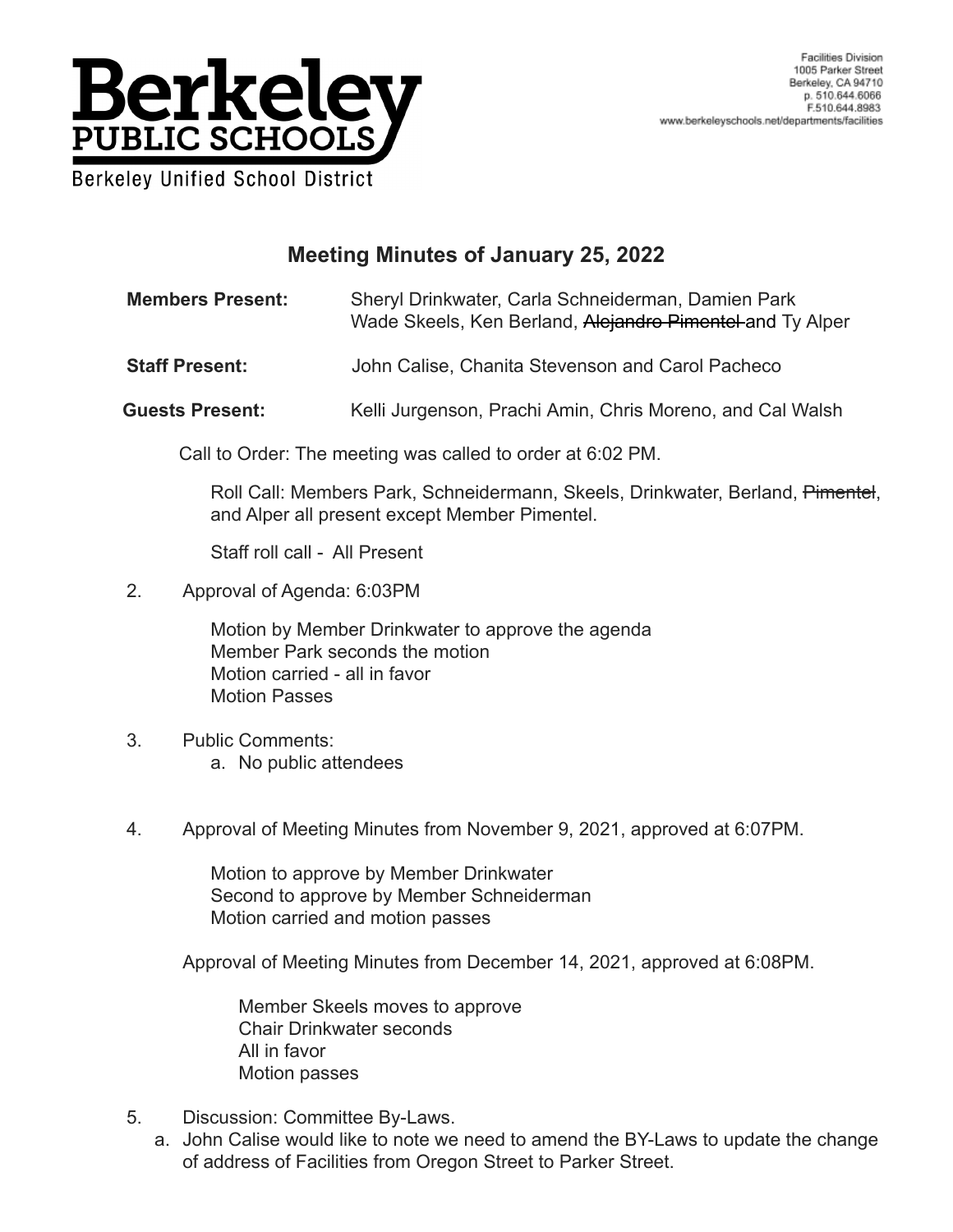- b. Member Park would like to present the changes to the BY-Laws. He thinks the secretary language has been agreed upon. It will stay the same as is for Section 17
- c. The Secretary may request aid from the District. Member Skeels clarifies for John Calise. John Calise states that the District will need to post the notices as per the Brown Act requirements. ASAP is too vague and the Board won't accept this.
- d. For Section 18 the Agenda creation Process, Member Park would like to own this process, and that is the majority of the change that he has put forth. Kelli will update the language for Section 18 Item 4 and Item 2a
- e. Director Alper is concerned with the language as it is written by Member Park and does not think it will pass the Board written as such. Directing staff is a problem. Bad policy. He suggests Member Park and either CBOC Members review the language of the P and O committee which is written quite well and can be useful as a guide. <https://www.berkeleyschools.net>
- f. Search for Planning and Oversight Committee @ berkeleyschools.net https://www.berkeleyschools.net/departments/bsep/planning-and-oversight-committe e/
- g. Member Park asks the rest of the committee if they would be interested in drafting the Agenda? Damien thinks the committee should be able to create and control the agenda.
- h. John Calise pushes back on Damien John would need longer for Staff to upload to the website.
- i. Member Berland thinks the committee can agree on reasonable language and expectations.
- j. Director Alpers suggests members look at other committee by-laws to get an idea of successful and effective language.
- k. Reviewing the P & O to be continued
- l. Member Schniederman thinks there needs to be 4 weeks for staff to receive. She is also not comfortable with the language.
- m. The committee will coordinate with District staff to create the agenda.
- n. Chanita Stevens wants the committee to keep in mind there are some calendar items that need to take place at certain meetings and we need to create space for these meetings to be included in the Agenda.
- o. Change the Agenda to 4 weeks.
- p. P and O stands for Policy and Oversite. The BY-Lawsneed to go to the Board and we are getting feedback from a Board Member.
- q. Member Skeels suggests the wording to say, "The Committee will coordinate with Staff to create the Agenda."
- 6. Action: Process for adding items to the agenda
	- a. Review process and confirm moving forward
	- b. presentation of policy regarding community inquiries by Member Schniederman - **postponed until the Agenda and By-Laws have been finalized and adopted. These policies are interconnected.**
- 7. Staff report VPCS:
	- a. Kelli Jurgenson gives an update on the change Order Log
	- b. Kelli Jurgenson gives a presentation on Delivery Methods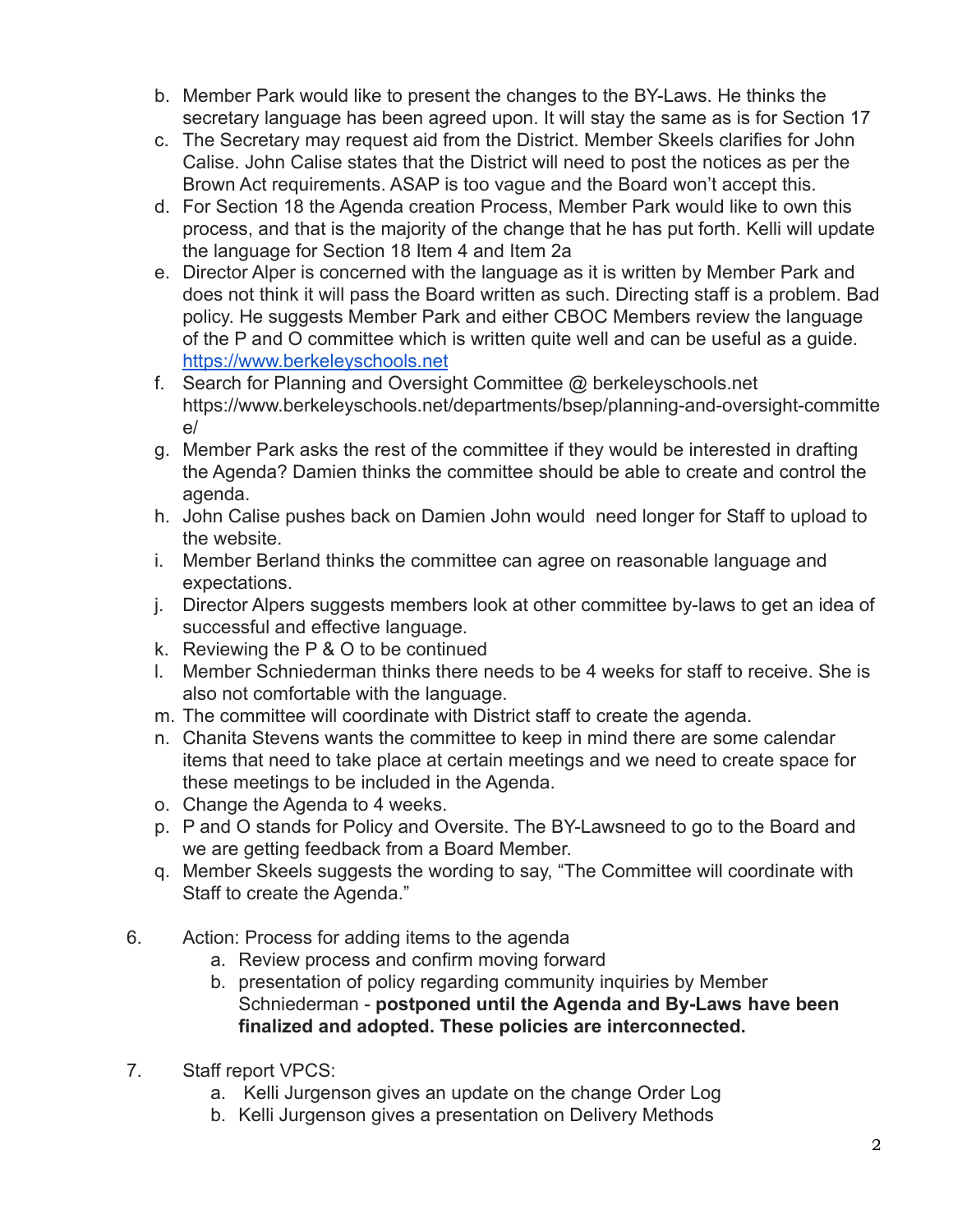- 8. Discussion Committee comments:
	- a. Chair Drinkwater has a question about the Little Theater and The Community Theater and whether or not the Little Theater will be upgraded? John Calise responds that BUSD is working with the State to capture any additional funding in order to update the Little Theater because of the DSA seismic requirements. Kelli Jurgensen notes that we are being mindful to not move forward if there is no more state funding.
	- b. Member Drinkwater asks about Access Control Point at Berkeley High as a project and John Calise explains because BHS is an open campus the need for a Covid/temperature check for students before coming onto campus at Berkeley High School.
	- c. Member Park asks about purchasing parking from the City of Berkeley or leasing it for 50 years or something like that. that wouldn't run afoul of the Bond Language, would it? John replies it would not be a problem. Leasing is the least preferred because of return on investment.
	- d. Member Skeels asks about the relocation of Operations.
	- e. John replies we are Looking for warehouses to house several different divisions most likely will not all be together because of building availability issues.
	- f. Member Skeels asks about moving projects around to accommodate other pressing needs. Shifting priorities to accommodate the Plant Operations move.
	- g. John answered we are working on cash flow currently and will assess what the availability of funding is.
	- h. Member Skeels asks what drives the choices the District makes? How does the District choose projects and what gets funding etc.
	- i. John points out the facilities needs assessment- that determines what infrastructure needs are. There is also a master plan put together by community members students, teachers ets.
	- j. Director Alper thinks it is important to understand the process of how the Bond money is going to be spent and what will be prioritized.
	- k. Put Oxford on the Agenda
	- l. John will invite Marcus Hybser from HY architect to come to the next meeting.
- 9. Action: Approval of the resolution to meet remotely 2/15/22 3/15/22

Motion to move by Member Scniedrman Second by Member Skeels All in favor Motion carries

- 10. Discussion: Next meeting is March 8, 2022 anything to add on the next agenda:
	- a. Oxford
	- b. Bond Project Selection Presentation